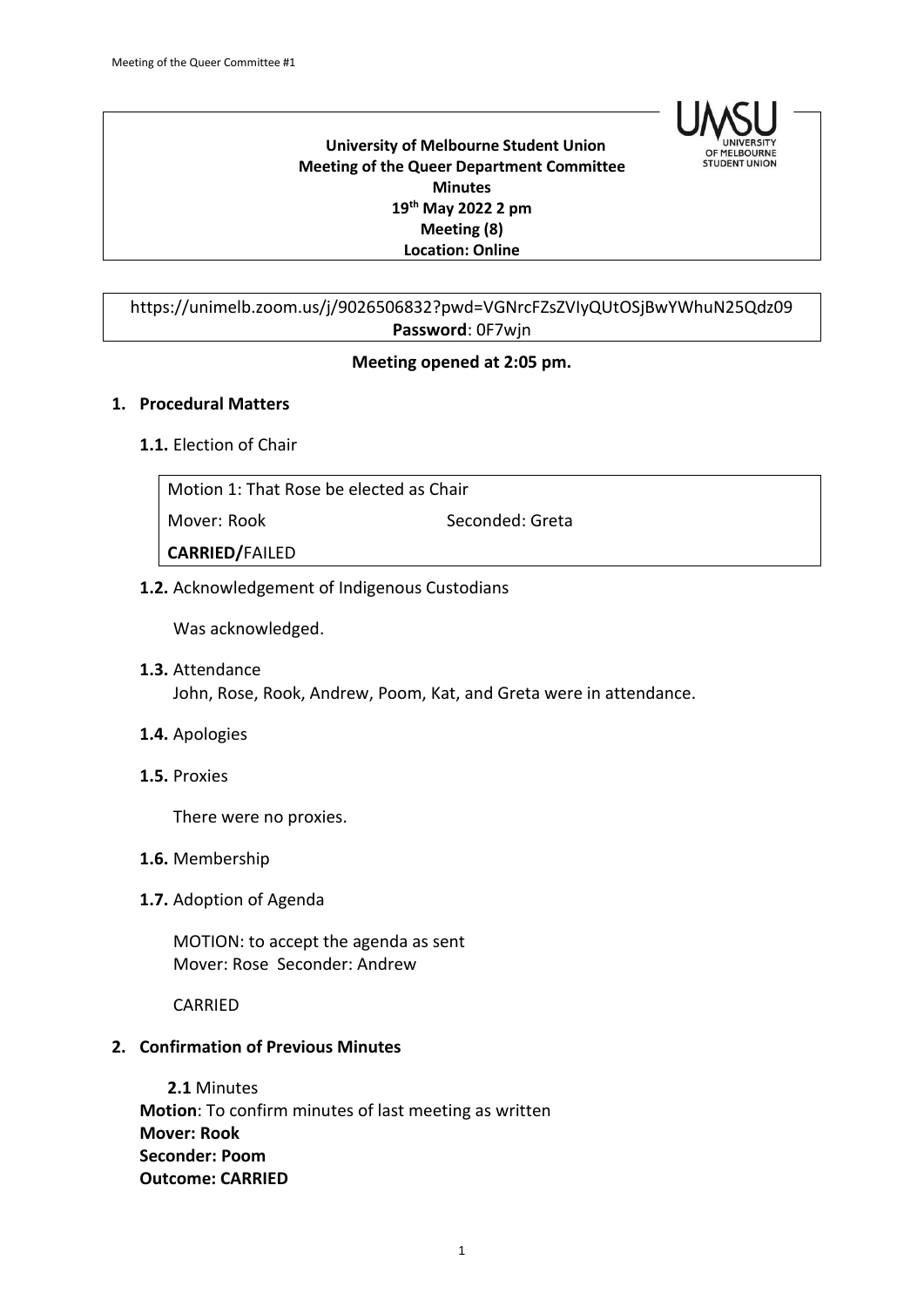## **3. Conflicts of Interest Declaration**

### **4. Matters Arising from the Minutes**

No matters arose from the minutes.

#### **5. Correspondence**

**AB and leak**

### **6. Office Bearer Reports**

**Rook** – Rook has been organising the collectives as per usual and is in the middle of finding a replacement for the Trans Collective as the previous facilitator messaged them this week to let them know that the collective hasn't been running for some time due to personal reasons. They have taken part in Student's Council and organised and run the Queer x Disabilities Social. They also set up and organised the Drag Makeup Workshop, but was unable to attend due to timing conflicts. They also have been heavily involved in the correspondence previously explained.

**Rose –** Rose helped pack down the Queer x Disabilities Social and ran QPAC, G&Ts with LGBTs, and Queer Lunch. They attended student's council and supervised Queer Gym Nights, the Queer x Media Collective, and the Drag Makeup Workshop. They have also been running the social media accounts and organising the 'No Transphobia in Our Tutes' campaign on Twitter. Plus, they have been making new flag and pronoun badges for the Queer Space.

Motion: To accept the Office Bearer Reports en Bloc

| Mover: Rook    | Seconded: Kat |  |
|----------------|---------------|--|
| CARRIED/FAILED |               |  |

#### **7. Motions on Notice**

## **7.1 – Approval of expenditure for Queer Collaborations grant**

**MOTION:** To approve \$3500 for the Queer Collaborations grant from the Grants budget line. This will be to help fund the OBs' attendance at the conference, as well as any other interested students. Expenses include conference tickets, flights to Brisbane, and accommodation. This amount is based on previous years' expenses, as ticket prices have not yet been made available and we don't know what accommodation is available on the QUT university campus.

**Mover: Rook Seconder: Andrew**

**CARRIED**

**8. Motions without Notice**